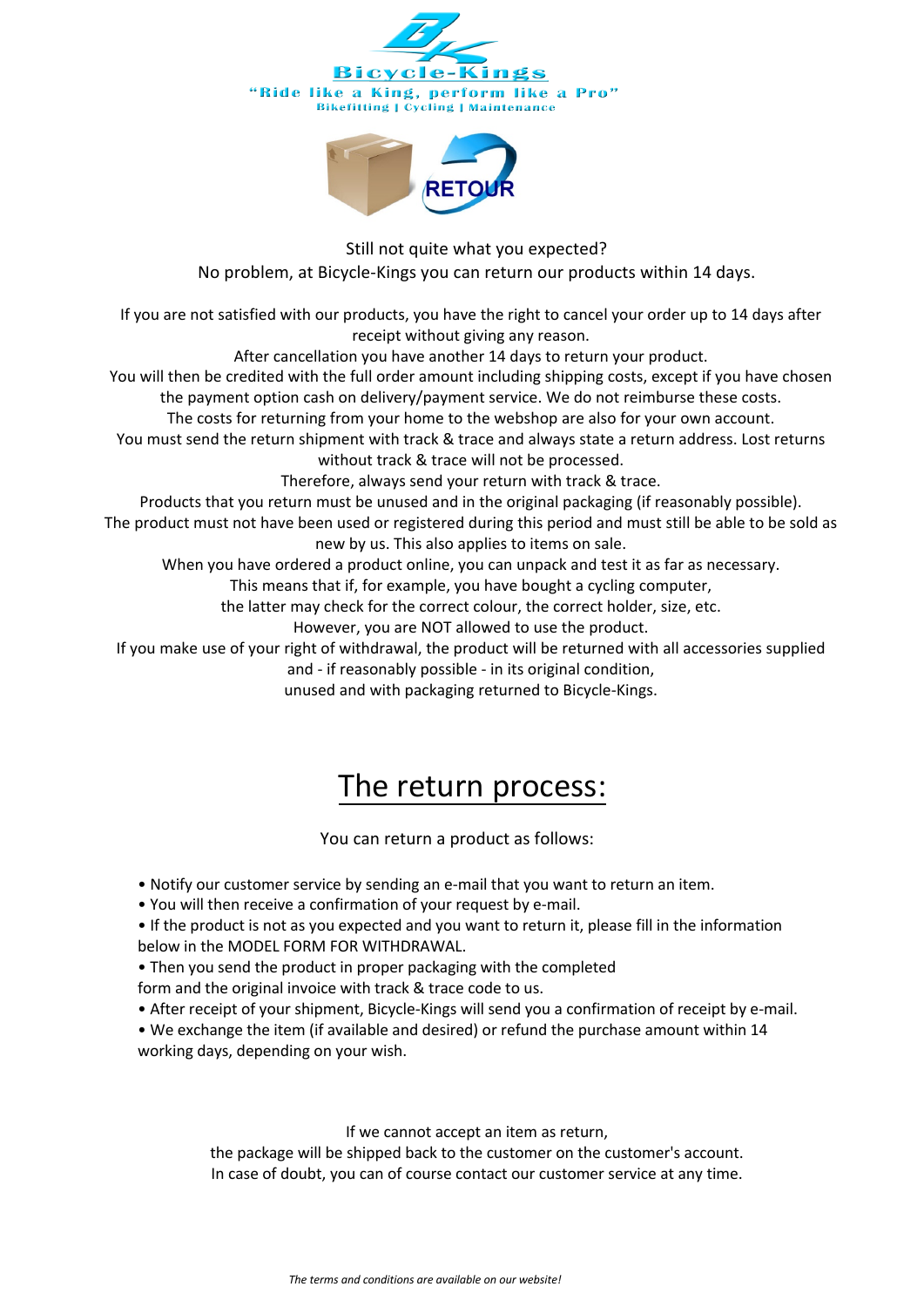

## Return Exceptions

Exclusion of the right of withdrawal applies to the following products:

• With sealed products. When the seal is broken, these products are not returnable. This also applies to the corresponding products in the same packaging.

• Which have been established by the entrepreneur in accordance with the consumer's specifications;

• Which are clearly personal in nature;

- Which by their nature cannot be returned;
- Which can spoil or age quickly;
- The price of which is subject to fluctuations in the financial market over which the entrepreneur has no influence;
- Specifically ordered and/or tailor-made products;

• For audio and video recordings and computer software of which the consumer has broken the seal.

## Warranty cases

If the product is returned due to a defect

the product is sent to the manufacturer for assessment.

As soon as it acknowledges that it is a manufacturing defect, the product is

(depending on condition and period of use).

In the model withdrawal form, state the warranty under point "state your choice", and a clear detailed description of what is wrong with the product.